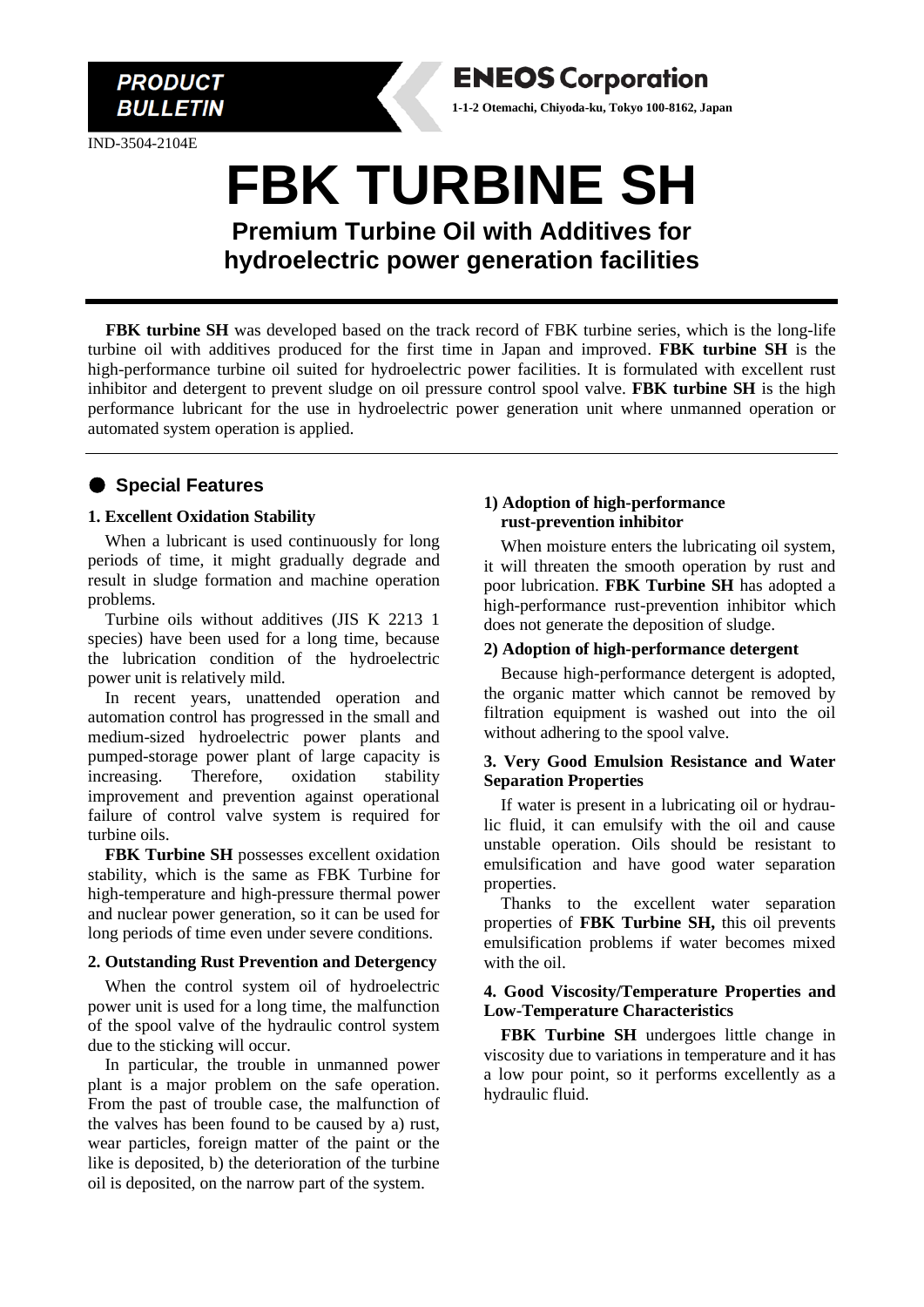# ● **Applications**

Thanks to the outstanding characteristics of **FBK Turbine SH**, this oil can be used for lubrication of a wide range of industrial machinery, including the following;

- (1) Lubrication system and control system of the hydraulic turbin
- (2) All types of electric generators and motors

# ● **Packaging**

200-liter drums and 20-liter cans(except VG68)

| 32               | 46               | $56^*$           | 68                                                                                                         |
|------------------|------------------|------------------|------------------------------------------------------------------------------------------------------------|
| L <sub>0.5</sub> | L <sub>0.5</sub> | L <sub>0.5</sub> | L <sub>0.5</sub>                                                                                           |
| 0.842            | 0.854            | 0.862            | 0.867                                                                                                      |
| 31.9             | 46.4             | 54.2             | 67.2                                                                                                       |
| 5.9              | 7.4              | 8.1              | 9.1                                                                                                        |
| 131              | 123              | 118              | 111                                                                                                        |
| 230              | 240              | 244              | 250                                                                                                        |
| $-17.5$          | $-15.0$          | $-12.5$          | $-12.5$                                                                                                    |
| 0.01             | 0.01             | 0.01             | 0.01                                                                                                       |
|                  | 1                | 1                |                                                                                                            |
| No rust          | No rust          | No rust          | No rust                                                                                                    |
|                  |                  |                  | $\mathbf{A}$ and $\mathbf{A}$ are the state of $\mathbf{A}$ and $\mathbf{A}$ are the state of $\mathbf{A}$ |

# ● **Typical Properties of FBK Turbine SH**

\*Special viscosity grade which is not included in the ISO viscosity grades. Note: The typical properties may be changed without notice. (Juner 2018)